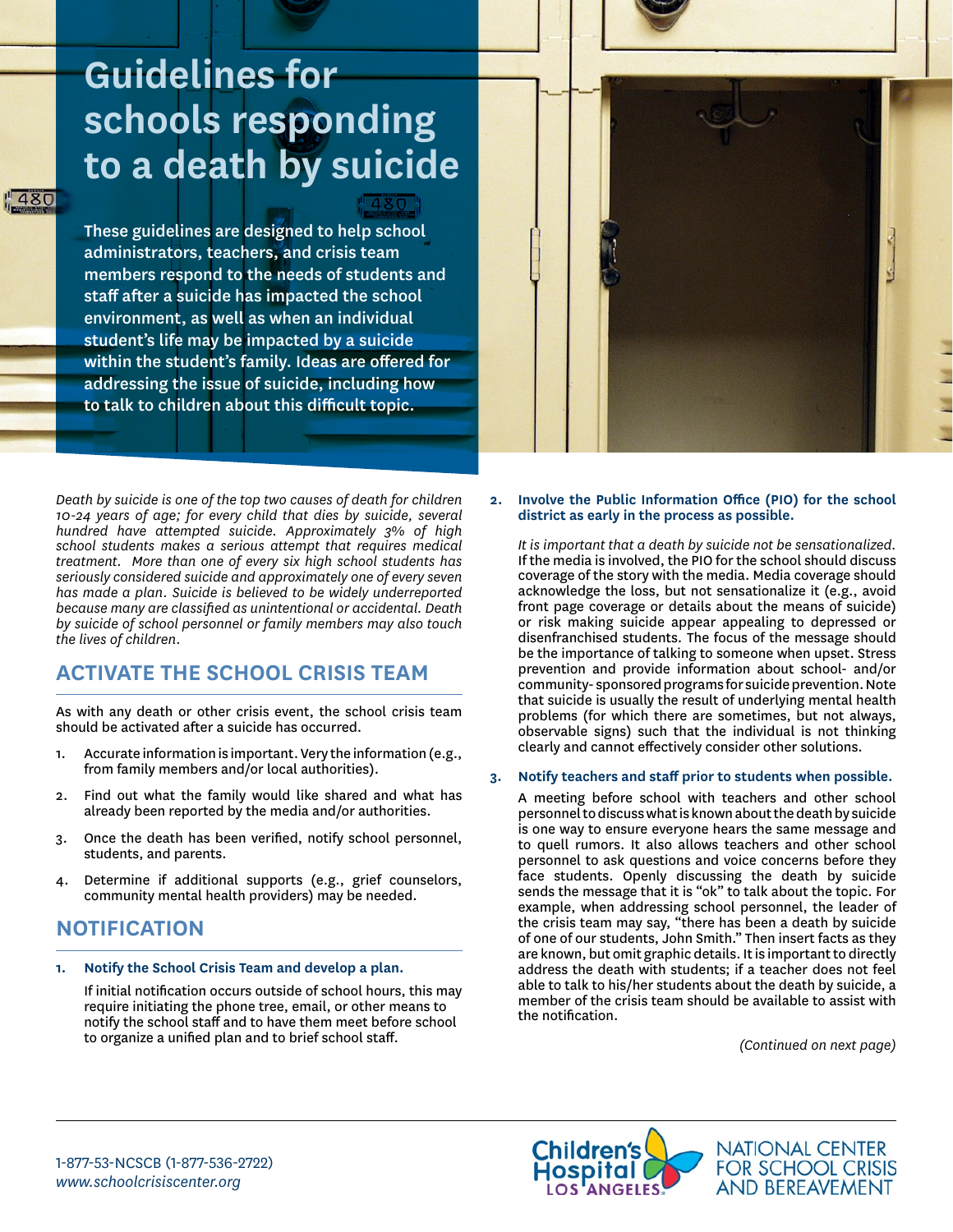#### **4. A staff member who is familiar with the students should share a prepared statement in person.**

This should be done in small, naturally occurring groups such as homeroom or first period classes. Avoid the use of public address systems or large assemblies to make such announcements. Every effort should be made to ensure that all students are present at the time this information is shared so all students receive the same information simultaneously. Include information about the availability of mental health and support services and how students may access these services. If some students do not begin the day until second period, consider having these students meet with a familiar staff member in small groups upon their arrival to be informed and offered support.

#### **5. Prepare a statement for parents.**

Draft a letter to parents to notify them about the death by suicide and what services are being offered to students and families. Consider posting this on a parent section of the school website. Assure parents that crisis teams have been mobilized and support services are available. Provide information about plans for a meeting for parents to ask questions about what to expect and how to best support their children after a loss.

*Template letters that schools can have in advance of a crisis, such as a death by suicide, for staff and parents so that notification statements can be quickly and easily prepared are available at [schoolcrisiscenter.org/resources/samples-templates.](https://www.schoolcrisiscenter.org/resources/samples-templates/) A sample message for notification of students is also available.*

## **EXPLAINING MENTAL HEALTH PROBLEMS AND SUICIDE**

In the aftermath of a death by suicide, helping students understand the connection between mental health problems and suicidal actions is helpful. This is particularly true for young students who may not fully understand the cause of death. For example:

"Everyone feels sad sometimes. However, some people have a mental illness called depression. Most people never feel this sad. When people are depressed, they stop feeling happy about anything at all. They do not make good choices or good decisions. They feel so sad that they think the only way to stop feeling sad is to die; they cannot think of any other way to stop feeling so sad or depressed. They may not even ask for help to come up with another idea to stop feeling sad. When someone we love dies by suicide, we have many different feelings, including feeling very sad. Feeling sad after a death, though, does not mean that you are depressed. It is important to talk to someone about how you are feeling so that you can have some help to feel better and to answer any questions or worries that you may have about what happened."

With older children and adolescents, talk about the connection between depression, substance abuse, and other mental health problems and suicide. Stress that when depressed, people are not thinking clearly and cannot make good decisions. They may not identify any alternatives for helping themselves feel better other than death. Death by suicide is not a logical act, but often results instead from depression, substance abuse, or other mental illness, so others, especially friends and loved ones, may never be able to fully understand why it happened. Again, it is critical to stress the importance of always sharing suicidal thoughts or concerns, whether your own or those shared by others, with a trusted adult.

*When informing students, it is important to use the phrase "death by suicide" to underscore that you are willing to discuss this difficult topic. It is preferable to avoid "committed suicide" (which may imply a criminal act). Included in the message should be the importance of sharing any concern for the safety of others with a trusted adult – no secrets about suicidal thoughts or intentions should be kept now or in the future.* 

# **TALKING ABOUT THE SUICIDE**

When discussing death by suicide, listening is far more important than talking. Emotions can be intense and the listener should be compassionate, validating more than trying to solve the grief. Often children and adults raise the question of "why?" as well as "what could I have done to prevent the death?" There are no easy answers to these questions. In many cases, these questions are rhetorical and intended to voice feelings of helplessness or personal regrets. As these questions are raised, it is important to underscore the relationship between suicide and mental illness and/or substance abuse.

## **HOW TO ADDRESS SUICIDE WHEN CAUSE IS AN ISSUE**

Suicide carries a stigma in society and leaves survivors often with strong feelings of guilt, regret and anger. It is, therefore, not uncommon that family members will ask that the school not disclose suicide as a likely cause of death, especially when the cause of death has not been confirmed by the medical examiner. This may be the case even when the circumstances (e.g., nature of death or presence of a note indicating it was a death by suicide) make it highly likely that the death was a result of suicide.

It is generally best to respect the family's wishes, while still addressing the topic as it is raised by students. For example: "We are all saddened by John's death. It is still under investigation [or the family does not agree with the media reports and feels it was an accident]. However, many of you have raised the question of death by suicide and/or death by suicide has been discussed in the news, so let's talk about suicide in general as it is an important topic." In this way, the parents' wishes can be respected, while attending to the students' comments and addressing the topic.

Suicide, as difficult a topic as it may be, presents a "teachable moment." It is a time to outline plans for handling suicidal ideations.

#### **Any discussion of suicide should include:**

*• Talk to someone.*

If there is suicidal ideation or concern of such for others, it is important that this information be shared with a trusted adult. These thoughts and concerns should **never** be kept secret.

*• Identification of outside suicide resources*

These include websites for information as well as hotline numbers. The hotlines are staffed 24/7 and are available for adults and children. Following a suicide that impacts a school community (or ideally before a death by suicide occurs), resource information about such crisis hotlines and suicide prevention programs should be made available where students and staff gather (e.g., counselors' office, main office, teachers' lounge, or library); they can also be listed in school newsletters.

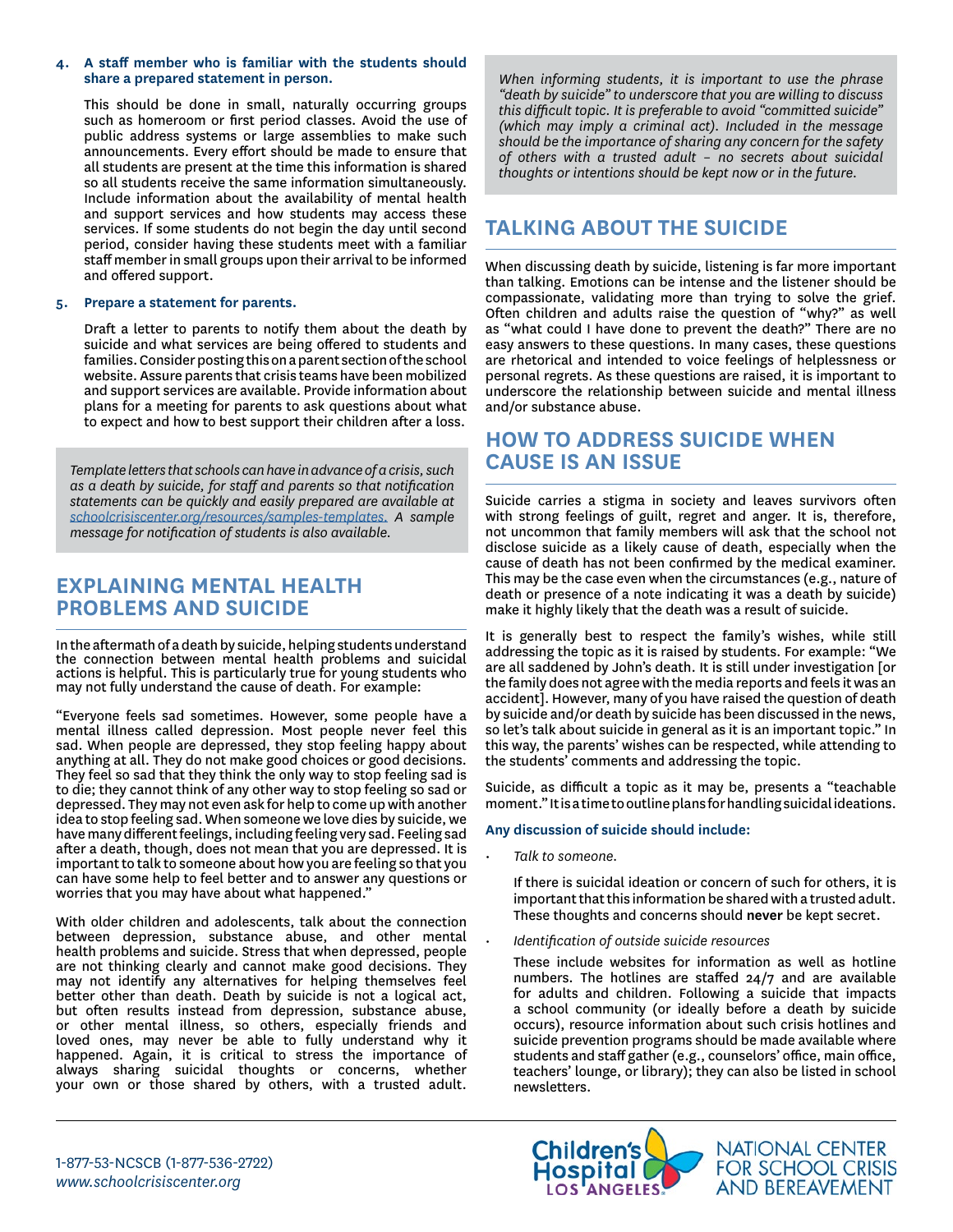*Make sure children appreciate that this advice is intended to help prevent future suicides, not to make people feel guilty if they were aware of depressive or suicidal thoughts or statements of someone who already died by suicide. Encourage students or staff who have guilt feelings to share them with a close family member or other trusted adult and provide access to school mental health providers where they can be shared and explored in private.* 

## **CRISIS AND GRIEF COUNSELING AND RELATED SUPPORT SERVICES AT SCHOOL**

Availability of crisis, grief, and related support services after a death by suicide is important. They serve to support students and staff who are distressed. They can be an invaluable resource if students, staff, or parents are concerned about others contemplating suicide or if they, themselves, are considering such actions. Provide staff, students, and parents information about when and where the support is available. Outline procedures for students leaving class to access this support.

Remember that suicide is common – staff may have experienced losses due to suicide of family members or friends. Given the high incidence of suicidal attempts and ideation and depression, some staff may have struggled themselves with suicidal ideation or depression. Facilitating discussions with students about suicide after the death of a member of the school community in the context of these personal experiences can be particularly difficult. Let school personnel know how they may access support services, such as through the school's Employee Assistance Program or by talking with school mental health professionals, and provide them information about suicide hotlines and related resources. If a Staff Support Room is being used, address arrangements for teacher coverage such as by hiring one or two substitute teachers to provide rotating coverage so that teachers can access supportive services during the school day.

#### **1. Help students learn coping behaviors to support and maintain their attendance and classroom learning.**

Following a death by suicide, addressing the event with students directly may decrease the negative impact on school attendance and learning. This can be done individually and in group settings. The goal is to allow the expression of thoughts and feelings in a safe and non-judgmental environment and to provide ideas for positive coping with the loss. Acknowledging that loss was one of death by suicide gives students a message that you are available to help in the face of an uncomfortable topic of discussion.

#### **2. Help students cope with difficult feelings.**

After a death by suicide, students may have a myriad of feelings, including regret, guilt, and shame. These may be exacerbated if they were either close to the deceased or had mistreated the individual in the past. Feelings of guilt and shame may exist even if there is no logical reason. It is important to acknowledge that such feelings are common among survivors after a suicide.

#### **3. Incorporate help from supportive school services.**

School counselors, school nurses, school psychologists, and school social workers can help teachers identify risk factors and signs of distress that may indicate the need for mental health services beyond what is offered at school. Parents may be concerned about the risk of suicide of their children. Schoolsponsored programs for parents outside of school hours which are led by school support services and/or bereavement specialists should be considered in the immediate aftermath of a death by suicide to allow for education and discussion of the topic, including suicide prevention.

## **INDIVIDUALS LIKELY TO BENEFIT FROM ADDITIONAL EMOTIONAL SUPPORT**

After a death by suicide, there are groups of students who are more likely to benefit from additional emotional support.

#### **These groups include:**

- Close friends of the deceased
- Those who had a conflicted or strained relationship with the deceased (e.g., ex-girl/boyfriends or someone who bullied the deceased); the close friends of these individuals may also benefit from support.
- Individuals with a history of depression or similar problems
- Those who may have made a suicide attempt in the past
- Those who have experienced a death by suicide in their lives in the past
- If the deceased was a student:
	- Students who shared a class or extracurricular activity with the deceased
	- Teachers who had taught the student recently or in the past

It is important for school administrators to communicate with other school administrators in the area. Often siblings or close friends attend other schools or the student may have recently relocated to the present school. Furthermore, communication with other area schools can help to identify if there are similar deaths by suicide in the larger community.

## **PARTICIPATION OF STUDENTS IN FUNERALS AND MEMORIAL SERVICES**

Students close to the deceased may wish to attend the funeral or memorial service. Talk to the family of the deceased to determine the plans and their wishes regarding student attendance. Ask if there is an option of visitation hours outside of school hours. A policy should be established for any death to allow students close to the deceased who wish to attend services to do so without consequences. Encourage parents to attend the service with their children. If a large group of students will be attending services, consider having counseling services available after school hours for those who may need additional support.

*There is truly nothing anyone can say that will remove the grief, but talking about the death and listening to students as they share their feelings can be an important first step to healing.*